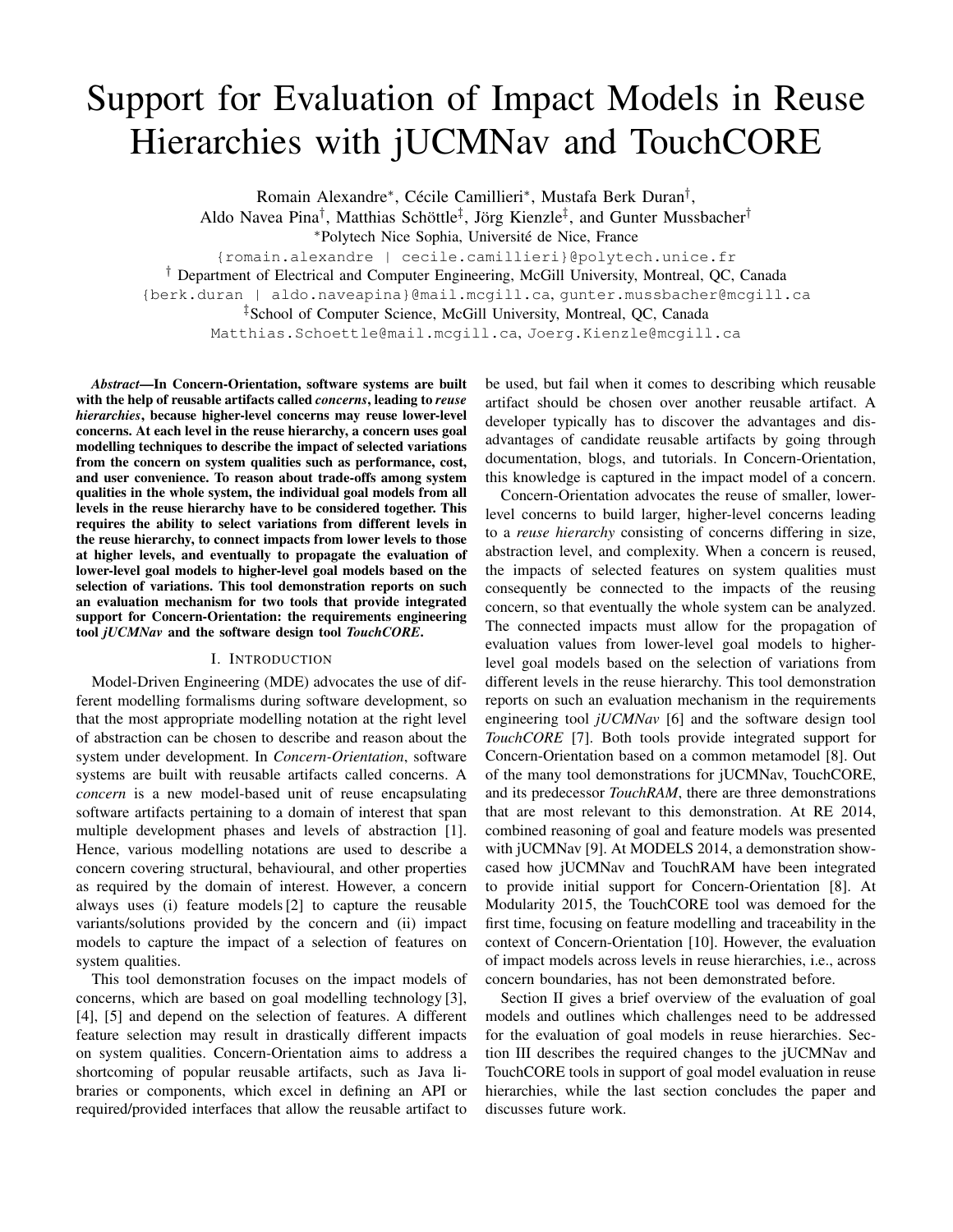## <span id="page-1-0"></span>II. SHORTCOMINGS OF PROPAGATION-BASED EVALUATION OF GOAL MODELS

Goal modelling notations such as the NFR Framework [\[3\]](#page-3-2), the Goal-oriented Requirement Language (GRL), which is part of the User Requirements Notation [\[4\]](#page-3-3), or i\* [\[5\]](#page-3-4) support reasoning about goals and system qualities through propagationbased evaluation mechanisms. Such evaluation mechanisms propagate user-defined initial satisfaction values from lowerlevel goal model elements—typically leaf nodes—to those of higher-level goal model elements. Both jUCMNav and TouchCORE use goal modelling technology based on GRL. In the context of Concern-Orientation, lower-level goal model elements are typically features of the concern (i.e., the different variations offered by the concern) and higher-level goal model elements describe system qualities. Furthermore, the initial satisfaction value of a feature is either the minimum possible (i.e., 0 in our case) if the feature is not selected and the maximum possible (i.e., 100 in our case) if the feature is selected.

There are three challenges that need to be addressed to enable propagation-based evaluation across concern boundaries in a reuse hierarchy.

*a) Distributed Impact Models:* Existing propagationbased evaluation mechanisms assume that a goal model is contained in one module and not distributed over the impact models of several reusable concerns. Using existing goal modelling concepts, one could theoretically create a single, monolithic impact model that contains the individual impact models from all levels in the reuse hierarchy. While this would defeat the purpose of having multiple, reusable modules in the first place, there is a second reason why this is problematic. This monolithic impact model would have to be able to dynamically discount impacts from lower-level concerns, if the feature that is reusing the lower-level concern is currently not selected. This is not easily possible with standard goal modelling concepts. We therefore introduced a new goal modelling element called the *Feature Impact Node* [\[11\]](#page-3-10), which aggregates the impacts of reused concerns and the reusing feature, takes into account whether the reusing feature is selected or not to actually propagate upwards its satisfaction value, and still respects concern boundaries. An improved evaluation mechanism for Concern-Orientation has to properly take into account Feature Impact Nodes.

*b) Distributed Specification of Initial Satisfaction Values:* Fig. [1](#page-1-1) combines three levels of concerns in a reuse hierarchy into one feature model. At the top, the features of a *Bank* concern are shown with white background. Directed dotted arrows in the feature model indicate the reuse of a concern. The *Authorization* concern is reused in total three times: by the *Internet Banking Interaction* feature, the *ATM Interaction* feature, and the *Vault* feature. In addition, the *Camera* and *Sensor* concerns are also reused by *the Vault* feature. The *Authorization*, *Camera*, and *Sensor* concerns are hence at the second level in the reuse hierarchy. The *Authorization* concern itself reuses the *Authentication* concern, i.e., *Authentication* is



<span id="page-1-1"></span>Figure 1. Combined Feature Model of Reuse Hierarchy with Three Levels of Concerns (Dynamically Visualized with TouchCORE)

at the third level in the reuse hierarchy. Consequently based on this reuse hierarchy, *Authorization* first reuses *Authentication*, and in turn *Authorization* is then reused by the *Bank*.

At the time *Authorization* reuses *Authentication*, the developer of *Authorization* cannot fully select all necessary features in *Authentication*. For example, the *Password* feature and the *Facial Recognition* feature both work for what *Authorization* wants to accomplish, but their impacts on system qualities cause the first selection to be preferable if cost is an issue and the other selection to be preferable if tighter security is an issue. However, the developer of *Authorization* is not in a position to make this decision, because this depends on the context of whoever is going to reuse *Authorization* (i.e., only the developer of the *Bank* in our case can determine that). Therefore, the developer of *Authorization* will only make a partial selection of features in *Authentication* and leave some features open to be selected by the developer of the *Bank* (i.e., the developer of *Authorization* is delaying some decisions to whoever is going to reuse *Authorization*).

In Fig. [1,](#page-1-1) the checkmarks indicate that the developer of *Authorization* selected the *Access Blocking* and *Auto Logoff* features from the *Authentication* concern, because the developer deemed them to be absolutely necessary for the purposes of *Authorization*. This decision may be debatable, but serves to illustrate a point with the example. The up arrows, on the other hand, indicate those feature that can still be selected by the developer of the *Bank*. Remember that feature selections are inputs to the impact model, which contain features as leaf nodes. Consequently, the user-defined initial satisfaction values corresponding to the selection of features are distributed over several concerns. Existing propagation-based evaluation mechanisms assume that this is not the case. To address this issue, we introduced the ability to specify a partial set of initial satisfaction values [\[11\]](#page-3-10). An improved evaluation mechanism for Concern-Orientation has to combine these partial sets into one set for each impact model before performing the evaluation of the impact model in the reuse hierarchy.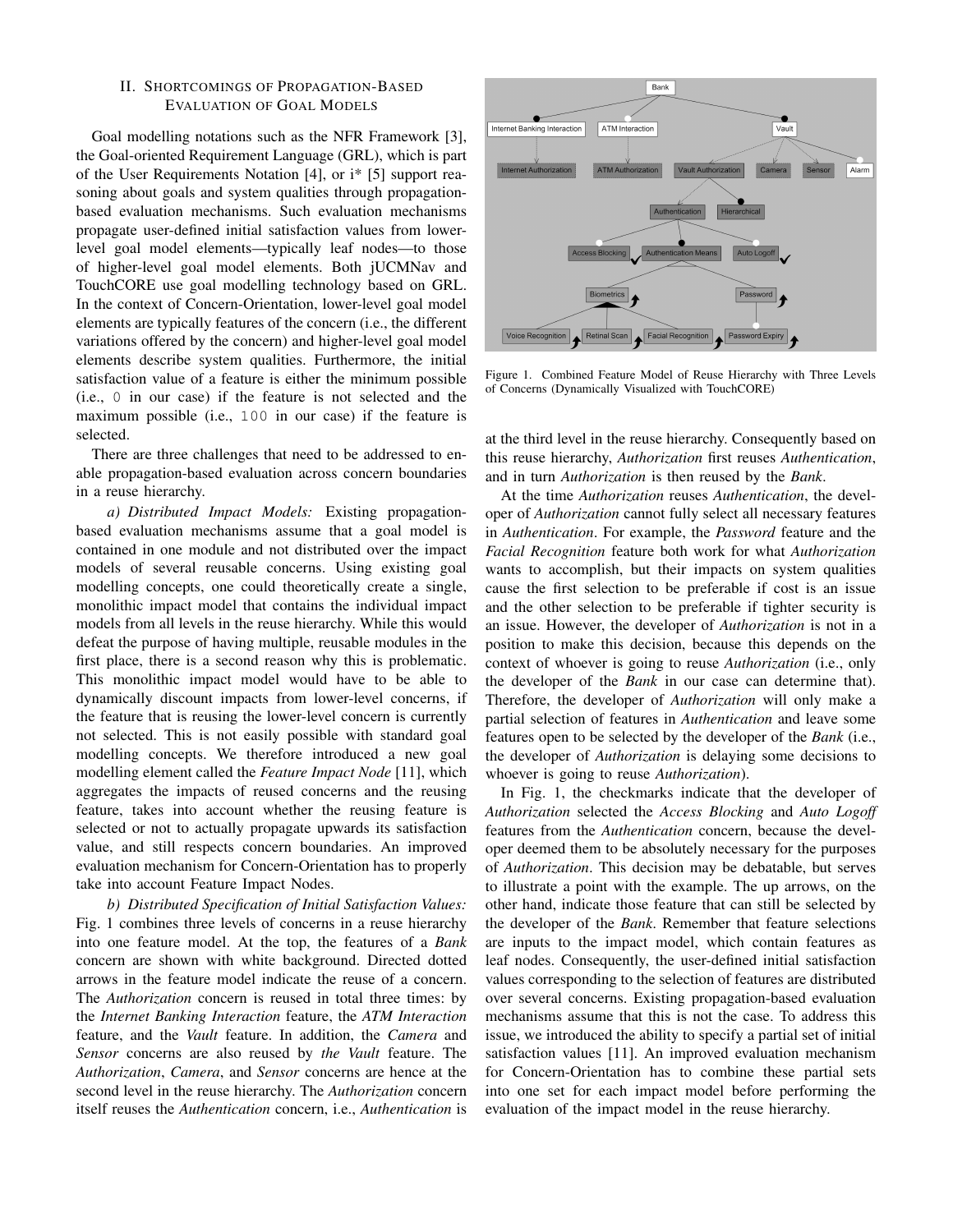

<span id="page-2-1"></span>Figure 2. Reuse of Impact Model Elements in TouchCORE

*c) Relative Contribution Values:* The third issue is orthogonal to the first two already mentioned ones. It is related to the use of relative contribution values in impact models. In goal models, contribution values are defined for contribution links that connect goal model elements and propagate the satisfaction values of source elements to a parent element with a weighted sum approach.

For the NFR Framework, GRL, and i<sup>\*</sup>, three types of contribution values are known: qualitative, quantitative, and real-life values. Qualitative values are too imprecise for use in Concern-Orientation, because they only differentiate features by limited shades of negative and positive contributions. Quantitative values are from a specific range (typically  $[-100, 100]$ ). In the context of Concern-Orientation, they are difficult to use, because one has to assume that many developers will build reusable concerns. If a developer of Concern *A* describes the impact on a system quality as  $75$  out of  $[-100, 100]$  and a developer of Concern *B* describes the impact on the same system quality as 90 out of  $[-100, 100]$ , then there has to be an implicit understanding what these numbers mean. If not, the two concerns cannot be reused together, because the inconsistency in the contribution values would render the impact model analysis useless. Given that impacts need to be specified to vague system qualities such as *user convenience*, *usability*, or *security*, it is unlikely that such an understanding exists. The third option (real-life values) addresses this issue, because actual measurements from real-life are taken to characterize the impact on a system quality. While this addresses the inconsistency issue, it is not necessarily easy or cost-effective to capture such measurements.

Therefore, we have devised a way to use relative contribution values [\[12\]](#page-3-11). This allows each developer to specify contribution values relative to all locally known impacts on a system quality. Furthermore, an improved evaluation mechanism for Concern-Orientation has to ensure that the satisfaction values, which are derived from the relative contribution values, are normalized to the  $[0,100]$  range, thus enabling the composition of impact models from different concerns. In addition, the normalization has to take constraints among impact model elements into account [\[12\]](#page-3-11).

# <span id="page-2-0"></span>III. EVALUATION IN REUSE HIERARCHIES WITH JUCMNAV AND TOUCHCORE

jUCMNav is a requirements engineering tool that already offers significant support for the evaluation of impact models, but until now had little support for model reuse. TouchCORE, on the other hand, is a software design tool that is predominantly built in support of model-based reuse, and until now had no support for goal-oriented modelling. Consequently, different functionality had to be added to the tools to support distributed impact models, distributed specification of initial satisfaction values, and relative contribution values.

In the TouchCORE tool, support for impact modelling was implemented from scratch, taking best practices from GRL into account (e.g., a clear distinction between the impact model definition for a concern and views of those definitions, allowing the same impact model element to be shared among views focusing on one high-level system quality at a time). Fig. [2](#page-2-1) depicts an impact model for improving the security of the *Bank* concern as defined in the TouchCORE tool. The contributions are defined with relative values and four new Feature Impact Nodes (FINs) are used in the impact model. Each FIN is related to exactly one feature of the *Bank* concern as shown in the top row of the FIN. Each additional row of a FIN represents a reused impact model element from another concern. The numbers in each row describe the relative impact of the reused impact model elements and the feature itself.

In jUCMNav, the concept of a *Reuse Link* was introduced to allow impact model elements from a reusable concern to be used in the impact model of the reusing concern. A Reuse Link is illustrated as a dashed arrow in Fig. [3,](#page-3-12) which shows the same impact model from Fig. [2](#page-2-1) as it is visualized in the jUCMNav tool. Note how each FIN is not represented with a rectangle as in TouchCORE, but is visualized with goal model elements that are already supported by jUCMNav (the representation used by TouchCORE may also be implemented for jUCMNav in the future). For example, the two goals